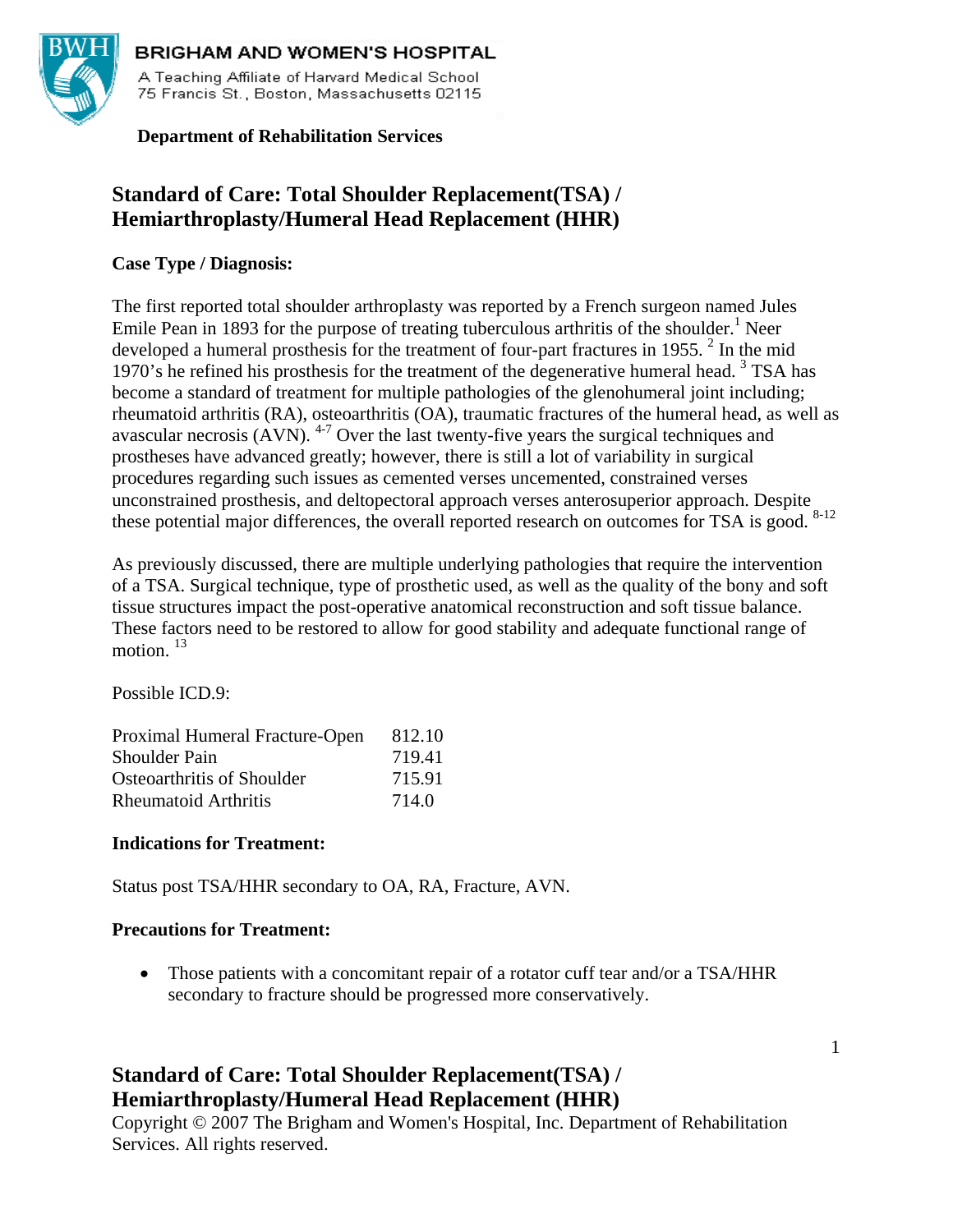• While working on gaining external rotation and/or extension one should pay particular attention as to not produce undue stress on the anterior joint capsule, subscapularis and anterior incision. Tissue healing factors should determine pace of gaining external rotation and extension ROM.

#### **Examination:**

**Medical History**: Review medical history questionnaire (on an ambulatory eval), patient's medical record (during the inpatient stay) and medical history reported in the Hospital's Computerized Medical Record. Review any diagnostic imaging, tests, work up and operative report listed under LMR.

**History of Present Illness**: Interview patient at the time of examination to review patient's history and any relevant information that would pertain. If the patient is unable to give a full history, then interview the patient's legal guardian or custodian. Determine any past injuries that have taken place. Some examples of previous injury could be history of trauma, history of OA, history of Shoulder joint related problems. Thoroughly review the attending Surgeon's notes to determine underlying pathology leading to the TSA/HHR.

**Social History**: Review patient's home, work, recreational and social situation. Areas to focus on would be any upper extremity weight-bearing activity, excessive reaching, lifting or carrying loads with upper extremities.

**Medications:** The surgeon usually initially prescribes Postoperative Pain Medication and then patients are weaned to Anti-Inflammatory Medication.

**Examination** (Physical / Cognitive / applicable tests and measures / other) This section is intended to capture the most commonly used assessment tools for this case type/diagnosis. It is not intended to be either inclusive or exclusive of assessment tools.

**Pain:** As measured on the VAS, activities that increase symptoms, decrease symptoms, location of symptoms.

**Visual Inspection:** Attention to the healing of the incision, ensuring there are no signs of infection.

**Palpation:** Palpate entire shoulder. Focus on presence and extent of musculature atrophy and swelling.

**ROM:** Initial ROM assessment is contingent upon post-operative day tissue quality ROM restrictions. See attached protocol for progression.

**Strength:** Early post-op only motor control will be assessed. MMT will be deferred until post-operative healing has occurred. See time frames on protocol.

### **Standard of Care: Total Shoulder Replacement(TSA) / Hemiarthroplasty/Humeral Head Replacement (HHR)**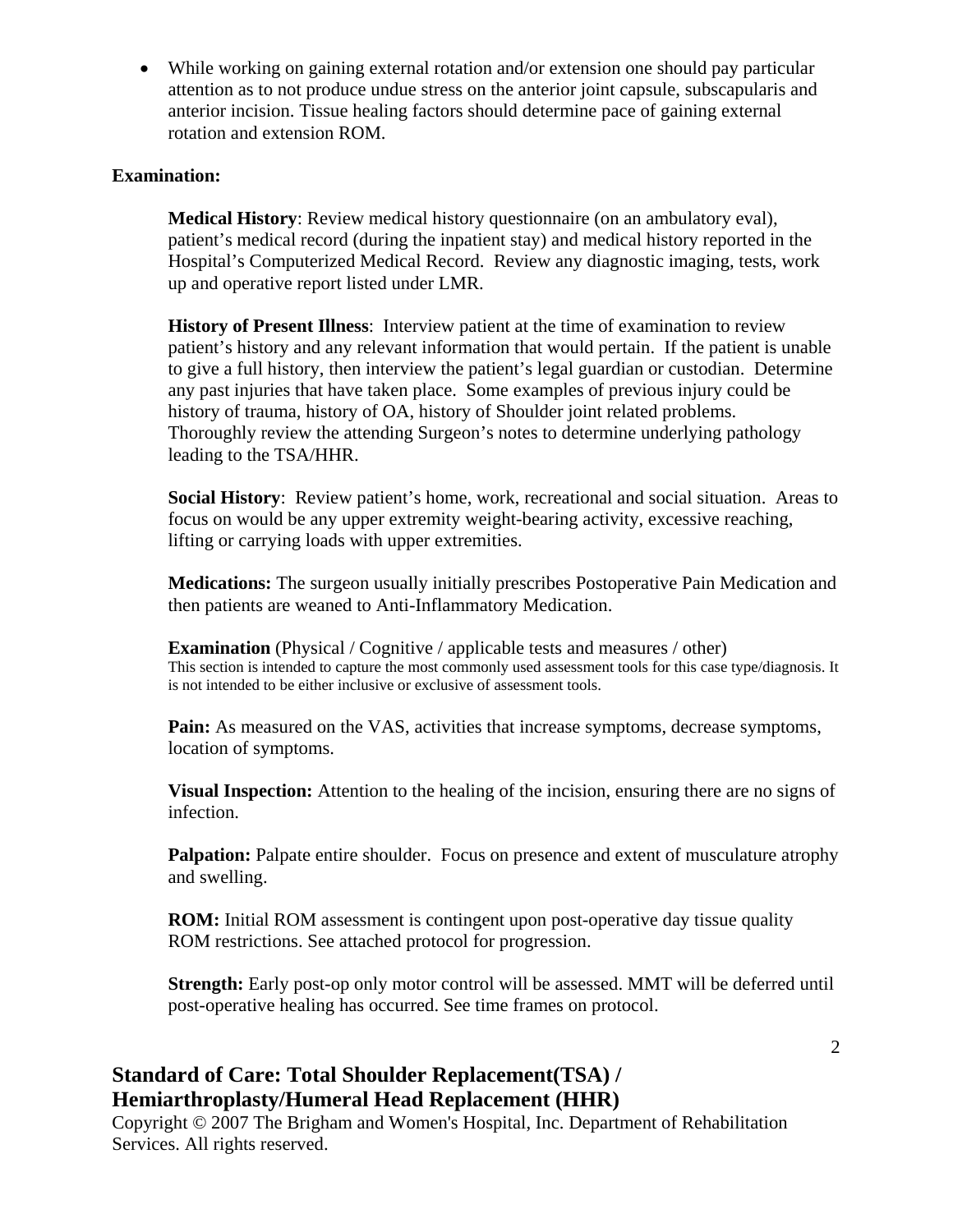**Sensation:** If abnormal as found via dermatomal screen or if diabetic, further assessment would be indicated.

**Posture/alignment:** Primary focus on sitting and standing upper quadrant and upper back posture. Patients tend to be at extremes of rounded shoulders and forward head.

Gait & Balance: Gross assessment to determine patient's safety to ensure Independence with transfers, gait, and stairs. Further in depth assessment to be conducted if impairments noted in screening.

**Differential Diagnosis:** None secondary to post-op condition. Unless patient has any comorbid issues and/or post-op complications that need to be considered.

#### **Functional Assessment:**

Use of a shoulder specific functional capacity questionnaire is recommended to establish early post-op status and track progress.

Possible tools:

- Simple Shoulder Test (SST)
- American Shoulder and Elbow Surgeon's Shoulder Evaluation Short Form (ASES-SF)
- Shoulder Pain and Disability Index (SPADI)

The SST  $37$  and the ASES-SF  $38$ , which are both standardized self- assessments of shoulder function have been found to have fairly high responsiveness as well as high testretest reliability as compared to other shoulder outcome tools.<sup>39</sup> The SST has a standardized response mean of 0.87, confidence interval 0.52, 1.22; while the ASES-SF had a standardized response mean of 0.93, confidence interval 0.57, 1.29. The intraclass correlation coefficients for the SST and ASES-SF are 0.99 and 0.96, respectively. They both are very simple and quick for the subject and investigator to fill out. The SST has been shown to be sensitive for various shoulder conditions as well as sensitive to detect changes in shoulder function over time.  $40, 41$  The SPADI is another subjective questionnaire that has a pain and disability/function components. This scale uses a visual analog scale to measure pain while subjective questions are used to assess function of the shoulder. The pain and function components are weighted accordingly since there are 5 pain scales and 8 functional questions, then the total score is computed by averaging the pain and functional score. With the SPADI, unlike the other outcome measures a higher value indicates greater pain and disability.

# **Standard of Care: Total Shoulder Replacement(TSA) / Hemiarthroplasty/Humeral Head Replacement (HHR)**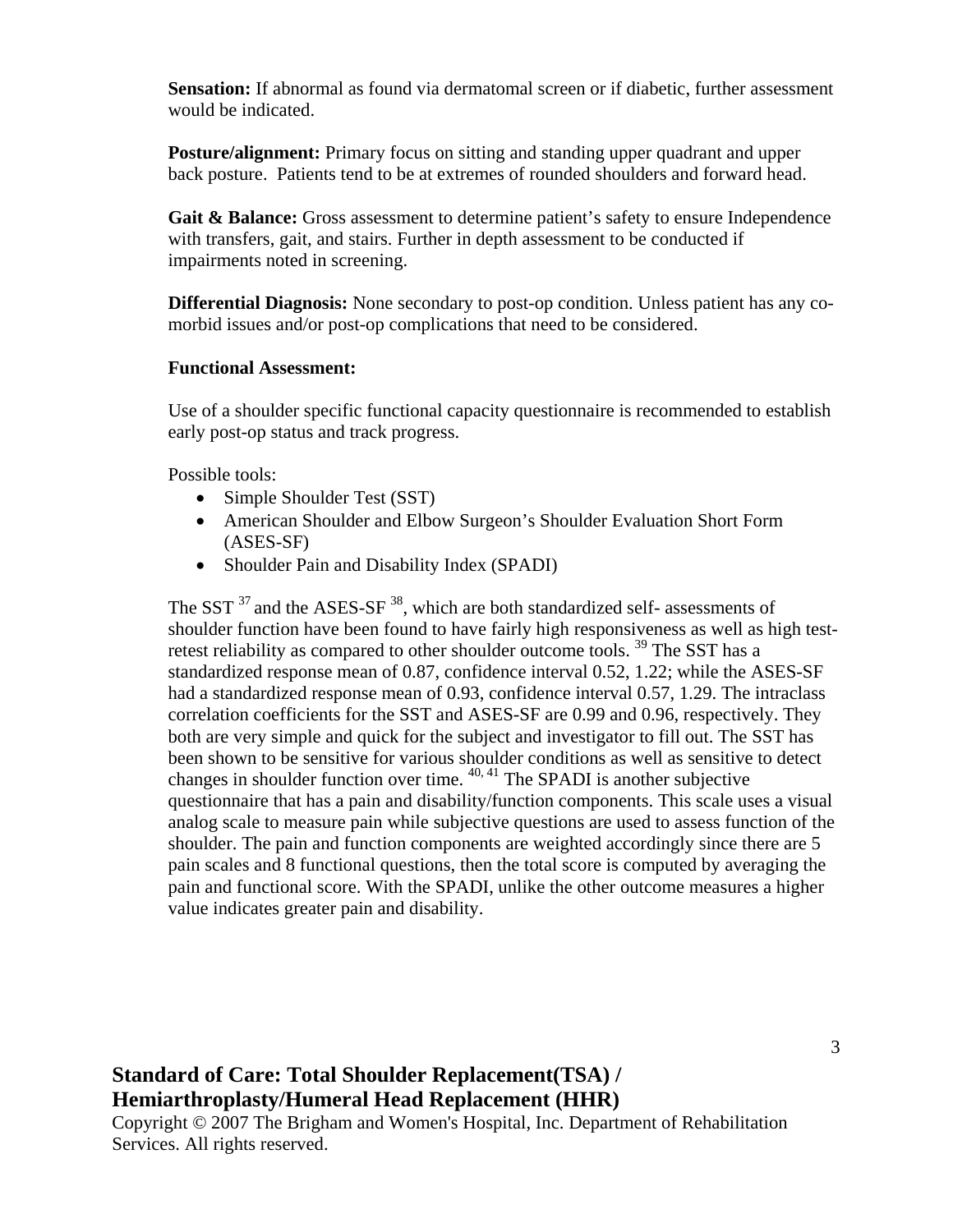Establish underlying reason for Surgery and Need for Skilled Services

**Potential Problem List** (Identify Impairment(s) and/ or dysfunction(s))

- 1. Pain
- 2. Decreased ROM
- 3. Decreased Strength
- 4. Decreased Function as compared to baseline
- 5. Decreased Knowledge of Activity Modification
- 6. Decreased Knowledge of Rehabilitation Progression

**Prognosis/Expected Outcomes: Literature Review**: Clinical practice suggests that different patient populations have vastly different outcomes in terms of pain relief range of motion, and, most importantly, function.

TSA has been documented to provide between 90% to 95% of pain relief for individuals with arthritis of the glenohumeral joint.  $3-4, 9, 14-15$  Patients with severe OA, which is classified as the formation of osteophytes and cystic changes on the humeral head and glenoid, subchondral bone sclerosis, and at times the presence of loose bodies, very rarely have rotator cuff tears.<sup>16</sup> Thus the surgical procedure for OA patients usually requires less soft tissue (rotator cuff) reconstruction. TSA is the most successful intervention for pain relief and the restoration of function in these types of patients.<sup>17</sup> The major operative concerns with OA patients is to account for the severity of glenoid wear, the amount of posterior capsule laxity, and anterior contracture. Typically, a complete release of the capsule is required in a tight osteoarthritic shoulder.<sup>18</sup>

Patients with severe RA also benefit greatly from a TSA.<sup>10, 12, 19, 20</sup> However, their surgical procedures usually require a lot more intervention. They usually present with excessive granulation tissue that erodes joint surfaces, osteopenia and the likelihood of a rotator cuff tear is reported to occur in 20% to  $40\%$  of patients. <sup>21</sup> The presence of this tear is usually due to normal physiologic changes associated with patients that have RA as well as the usual excessive use of steroids. Hence, the soft tissue structures of the shoulder become very thin and compromised.<sup>22</sup> Rotator cuff tear repair then becomes an issue for the surgeon.

Regardless of underlying pathology, the soft tissue reconstruction is crucial for a good TSA outcome. Surgical technique, type of prosthetic used, as well as the quality of the bony and soft tissue structures impact the post-operative anatomical reconstruction and soft tissue balance. Both of these factors need to be restored optimally possible to allow for good stability and adequate functional range of motion.<sup>23</sup>

Three specific intraoperative factors regarding rotator cuff management can have a major impact on the soft tissue balance. The first is the surgical technique required for rescecting the subscapularis in order to expose the glenohumeral joint via a deltopectoral approach. In addition to the type of resection and reconstruction of the subscapularis, it is often times contracted in

# **Standard of Care: Total Shoulder Replacement(TSA) / Hemiarthroplasty/Humeral Head Replacement (HHR)**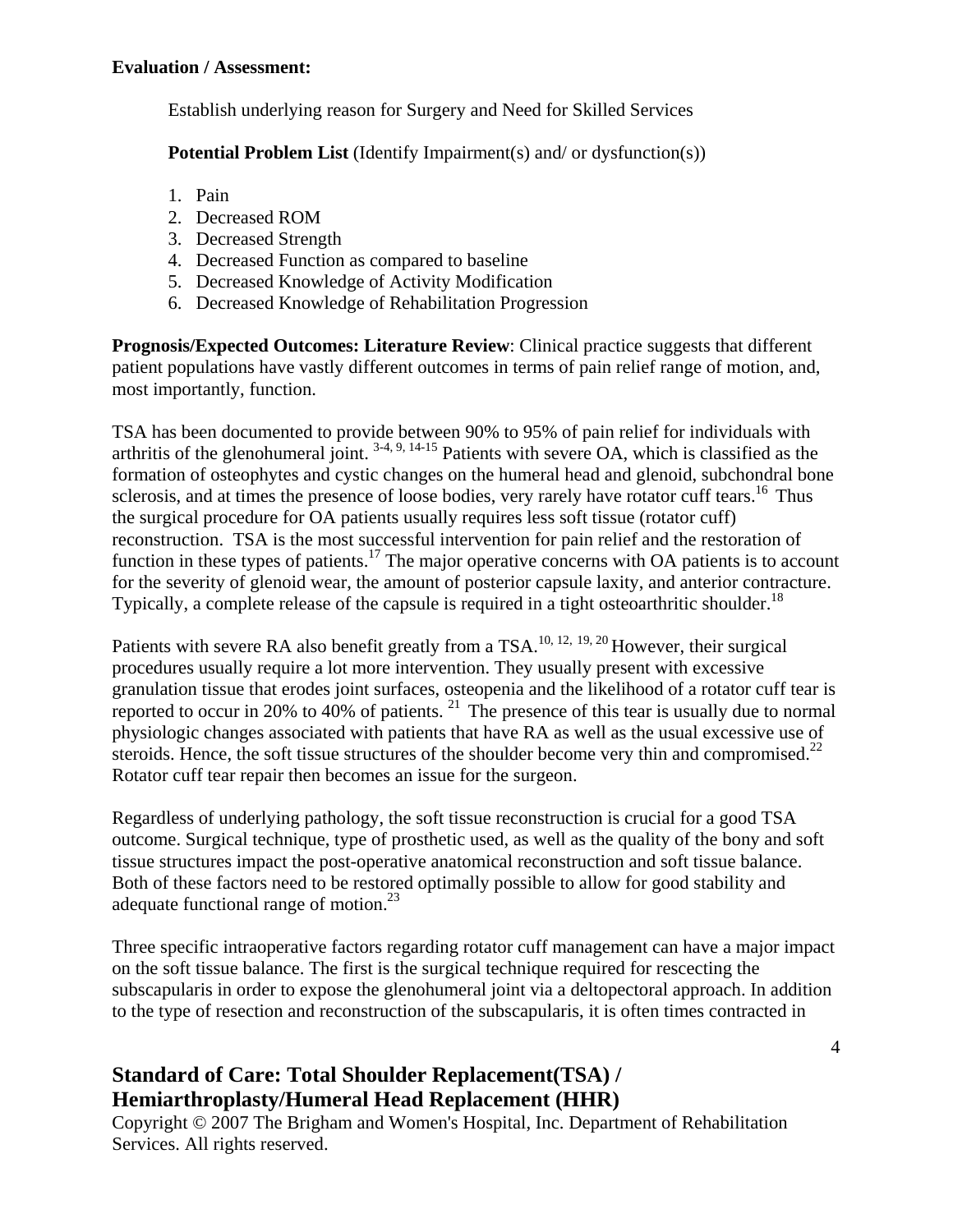arthritic patients. 15,24 This contracture may require either a release or lengthening via a Z-plasty in order to allow for adequate external rotation of the shoulder.<sup>25</sup> Another factor is whether the presence of a rotator cuff tear necessitates a repair. The repair of tendons that had a massive tear leaves the rotator cuff under a great deal of strain, which increases the forces acting on the glenoid and could lead to glenoid loosening. 17 The last factor to consider in regards to soft tissue balance is the size of the component humeral head. It has been reported that a larger head allows for increased rotator cuff tension and improved stability, but it compromises range of motion.  $26, 27$ 

Prosthetic component positioning has also been reported to be critical for proper joint stability, prosthetic longevity, and amount of total pain-free range of motion.  $^{17}$  A surgeon must take into consideration the varus-valgus angle of the humeral osteotomy, the neck-shaft angle, humeral head retroversion, and humeral head size in order to properly fit the humeral component. The proper glenoid component placement is determined by restoring as close to perfect anatomical position of the glenoid as possible. This is usually dependent upon how much bony support is available for the glenoid component.<sup>27</sup>

Levy et al. found that with cementless arthroplasty with a Copeland Mark-2 prosthesis, subjects with primary OA had Constant System scores of 93.7%, while posttraumatic humeral fractures faired with scores of 62.7% and patients with rotator cuff pathology were the worst at 61.3%. Active elevation range of motion means for the osteoarthritis subjects was 133 degrees with the rotator cuff pathology group with a mean of 73 degrees.<sup>10</sup> These results definitely show a significant difference in outcomes between these two subject groups.

Recently in October of 2001, Goldberg et al. found substantial improvement in TSA subjects for degenerative joint disease/osteoarthrits. The function of 124 shoulders that had undergone TSA was studied using the SST at 7 different time points: pre-op, and months, 1 year, 2 years, 3 years, 4 years, and 5 years post op. Subjects reported being able to complete  $3.8 +/- 0.3$  <sup>of</sup> the 12 functional tasks required for the SST at their pre-operative visit and 10.0 +/- 0.4 at 5 year postop.28 These results are very favorable in terms of functional improvement.

Matsen et al. also reported that patients note subjective improvement following TSA due to degenerative joint disease/osteoarthrits; however, he concludes that the results are variable. In a study similar to Goldberg's, he looked at 134 shoulders that had undergone a TSA. He found that patients reported an improvement with SST scores from 4 (pre-op) to 9 (at 3.4+/-1.8 years postop). He also found an improvement in the SF-36 score from 32 to 50 between the same time periods.<sup>29</sup> These results are comparable and fairly consistent to Goldberg's primarily because they both used the SST. However, the mean follow-up of  $3.4 +/1.8$  years is a fairly short-term outcome and such a short follow-up time may not allow for sufficient assessment of clinically relevant outcomes. 30

Since TSA surgery is largely a soft-tissue operation, a large part of the success of the procedure is the post-operative rehabilitation. Overall recovery may take up to 1 year, and outcomes are primarily based on the soft-tissue constraints.<sup>17</sup> Most Rehabilitation programs for TSA are based on Neer's basic protocol. <sup>24</sup>

## **Standard of Care: Total Shoulder Replacement(TSA) / Hemiarthroplasty/Humeral Head Replacement (HHR)**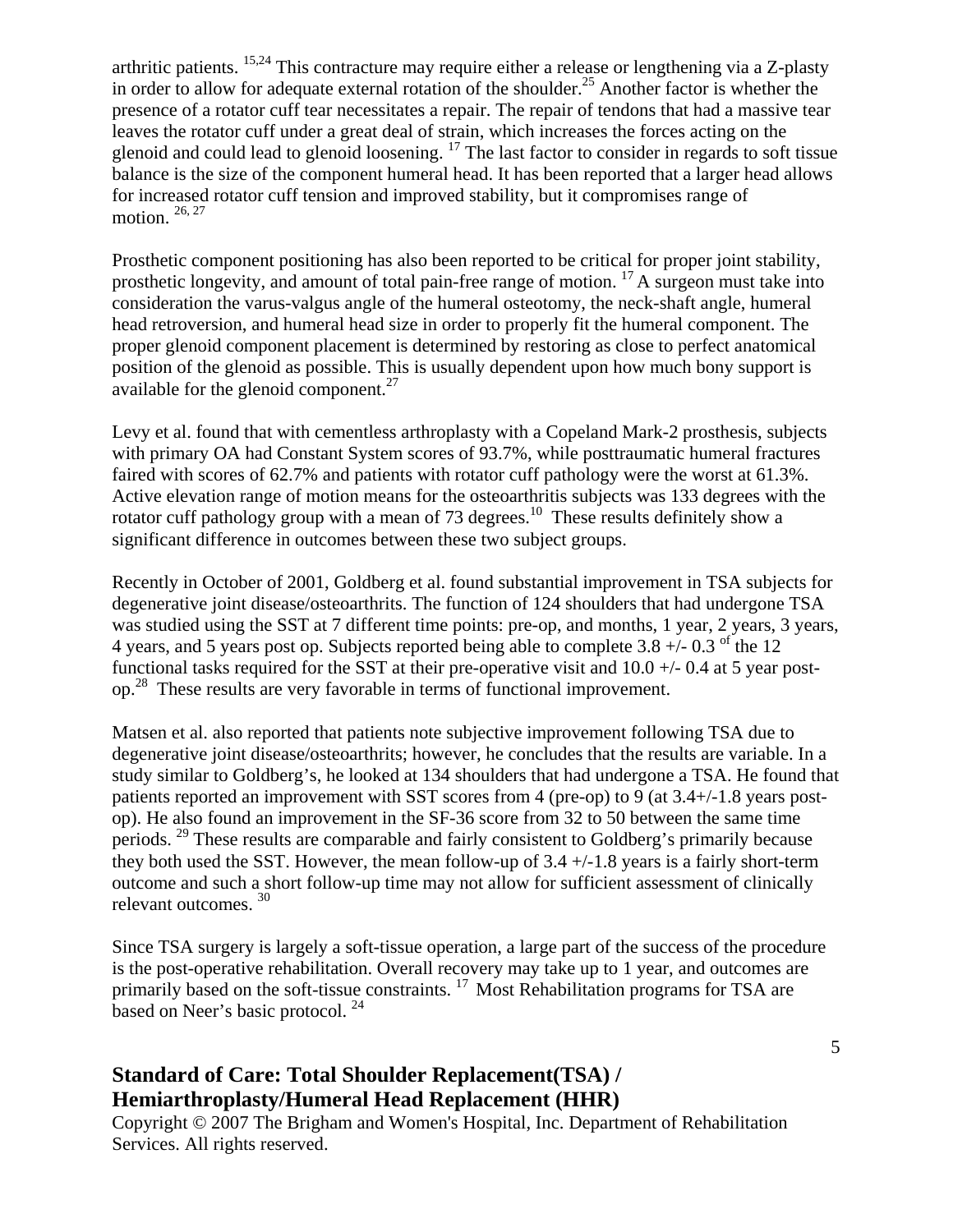Boardman et al. agrees that there is very "limited descriptions of postoperative rehabilitation programs" for TSA in the literature. 31 Most published programs are merely time lines that progress from passive to active range of motion, then to eventual strengthening.  $32,33,34$  It is surprising to find such a small amount of literature on rehabilitation programs since it has been previously discussed that the procedure is primarily a soft-tissue one. The surgical community agrees with the importance of appropriate rehabilitation post-operatively because a statement regarding the "success of TSA depends upon the post-operative rehabilitation" is present in just about every article you read pertaining to TSA outcomes.

Most programs appear strictly structured with constant supervision by the therapist and primary surgeon. However, Boardman et al. challenged that traditional treatment process by looking at the effectiveness of a home based therapeutic exercise program following TSA. Overall, their results were reported to be quite favorable in that 70% and 90% of patients maintained range of motion (ROM) in elevation and external rotation, respectively over a two-year follow-up period. Average elevation ROM was found to be 148 degrees in the osteoarthritic group and 113 degrees in the osteonecrotic group. These values are quite good compared to many other outcome studies. However, looking at only ROM does not allow one to really assess how well a patient did post-operatively; and how well the rehabilitation program was. What was the quality of their movement, what was their level of pain, and how did their function actually improve? These should be the indicators of just how successful a procedure and rehabilitation program is.

One of this study's goals was to evaluate the standard rehabilitation program for post-operative TSA. Unfortunately, they only briefly discussed their overall post-operative protocol, which was stated to be based on the principles first outlined by Hughes and Neer in 1975.<sup>3</sup>

As supported by the literature from Brems, Brown, and Cameron it is standard practice for patients to begin early (a few hours post-operatively in the hospital) passive range of motion (PROM) post TSA. 17, 32, 33 Then from there, each program takes its own course. There are numerous published protocols regarding the post-operative course of a TSA patient, and according to Brems that is indicative of the fact that there is not a truly best one.  $32$  Very few protocols are broken down based on the underlying pathology that was the etiological reason for the surgery. TSA with or without rotator cuff pathology are going to need to be progressed at a much different pace. Patients with severe RA as their underlying pathology, may have had a TSA for merely pain control and the expectation of maximized ROM or function may not be appropriate. Hence, the protocol they follow should be different than the one for the young osteonecrotic patient that has a healthy rotator cuff and a high expectation to return to some fairly active use of his or shoulder. The three protocols discussed in this review are broken down into three or four phases of recovery and have very concrete milestones that appear to be achieved prior to progression to the next phase.  $17, 32, 33$  These phases are identified and described as ROM and strengthening phases.

Both Brems and Brown agree that maximizing motion is the first major goal of therapy, followed by regaining strength for TSA patients. But we know that ROM and strength are only two components of motor control. The stages of movement control that are outlined in the

## **Standard of Care: Total Shoulder Replacement(TSA) / Hemiarthroplasty/Humeral Head Replacement (HHR)**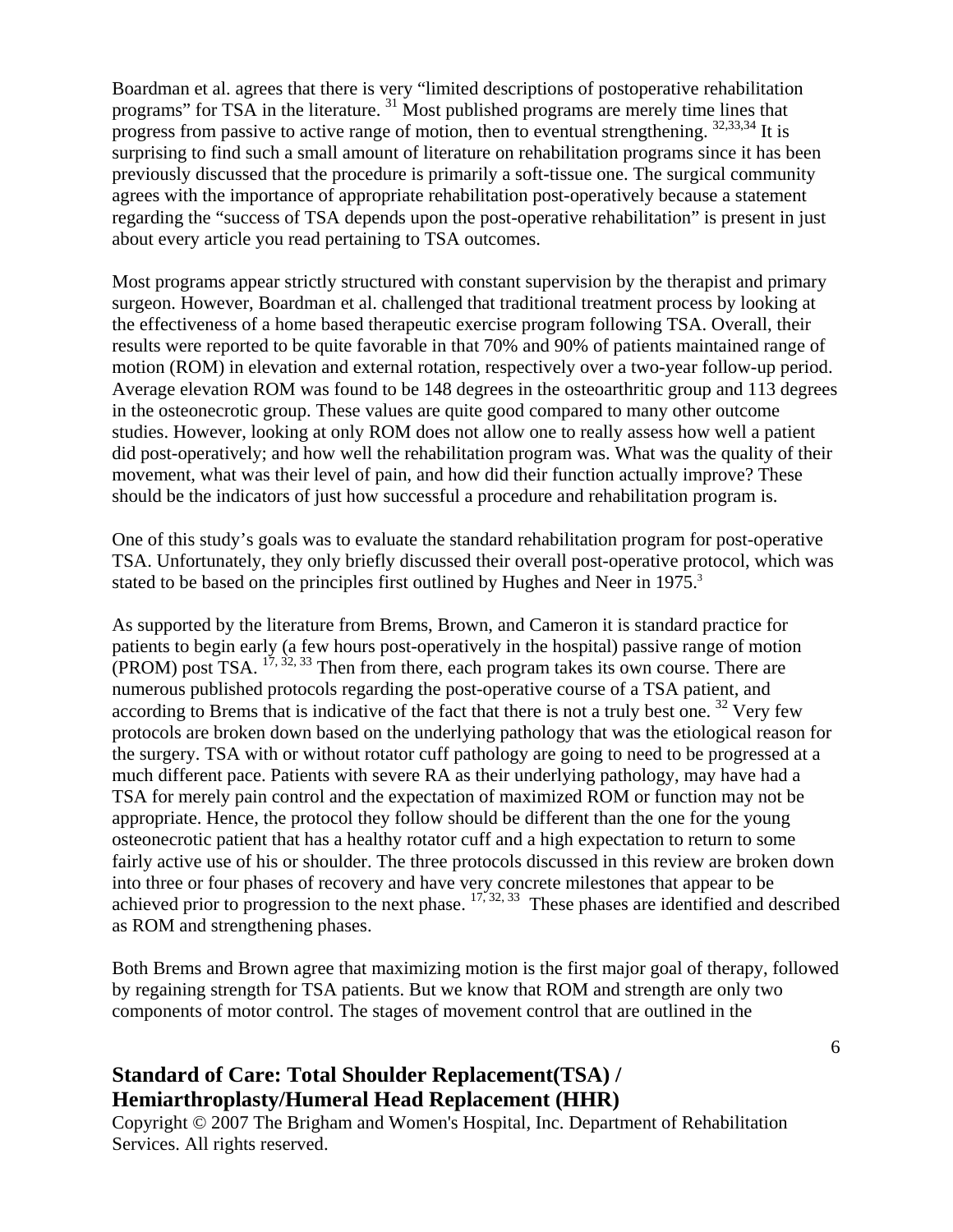intervention model, frame the schematic for analyzing the quality of movement and progression of treatment techniques. 35

Although not written for the rehabilitation of TSA patients, Kiebler et al. does an excellent job of discussing shoulder rehabilitation strategies and guidelines based on a practice pattern that focuses on movement patterns rather than isolated muscle exercises.<sup>36</sup> This is quite a different framework than the previously cited protocols that are entirely isolated motion and muscle specific. His guidelines are strongly founded on the principles of motor control and closed chain exercises. According to Kiebler et al., shoulder protocols in general can be effective if they comply with some basic concepts of:

- 1. Muscle activation and motion follow a proximal to distal recruitment pattern.
- 2. Shoulder musculature functions in an integrated pattern and should be rehabilitated accordingly.
- 3. Rotator cuff activation and scapular control are essential to proper shoulder function.
- 4. The primary means of early shoulder rehabilitation is closed chain axial loading exercises.36

Hence, the BWH Standard of Care for TSA/HHR includes a Protocol that is not just merely time based, but based on meeting healing sensitive criteria and takes into consideration the above 4 components of an effective shoulder protocol.

#### **Goals**

- 1. Decrease Pain
- 2. Increase ROM
- 3. Increase Strength
- 4. Increase Function

#### **Treatment Planning / Interventions**

| <b>Established Pathway</b>  | Yes, see attached.   | $X$ <sub>N</sub> o |
|-----------------------------|----------------------|--------------------|
| <b>Established Protocol</b> | X Yes, see attached. | No.                |

#### **Interventions most commonly used for this case type/diagnosis.**

This section is intended to capture the most commonly used interventions for this case type/diagnosis. It is not intended to be either inclusive or exclusive of appropriate interventions.

Please see attached Protocol.

### **Frequency & Duration**

Inpatient Stay: Daily or as indicated by patients status and progression.

### **Standard of Care: Total Shoulder Replacement(TSA) / Hemiarthroplasty/Humeral Head Replacement (HHR)**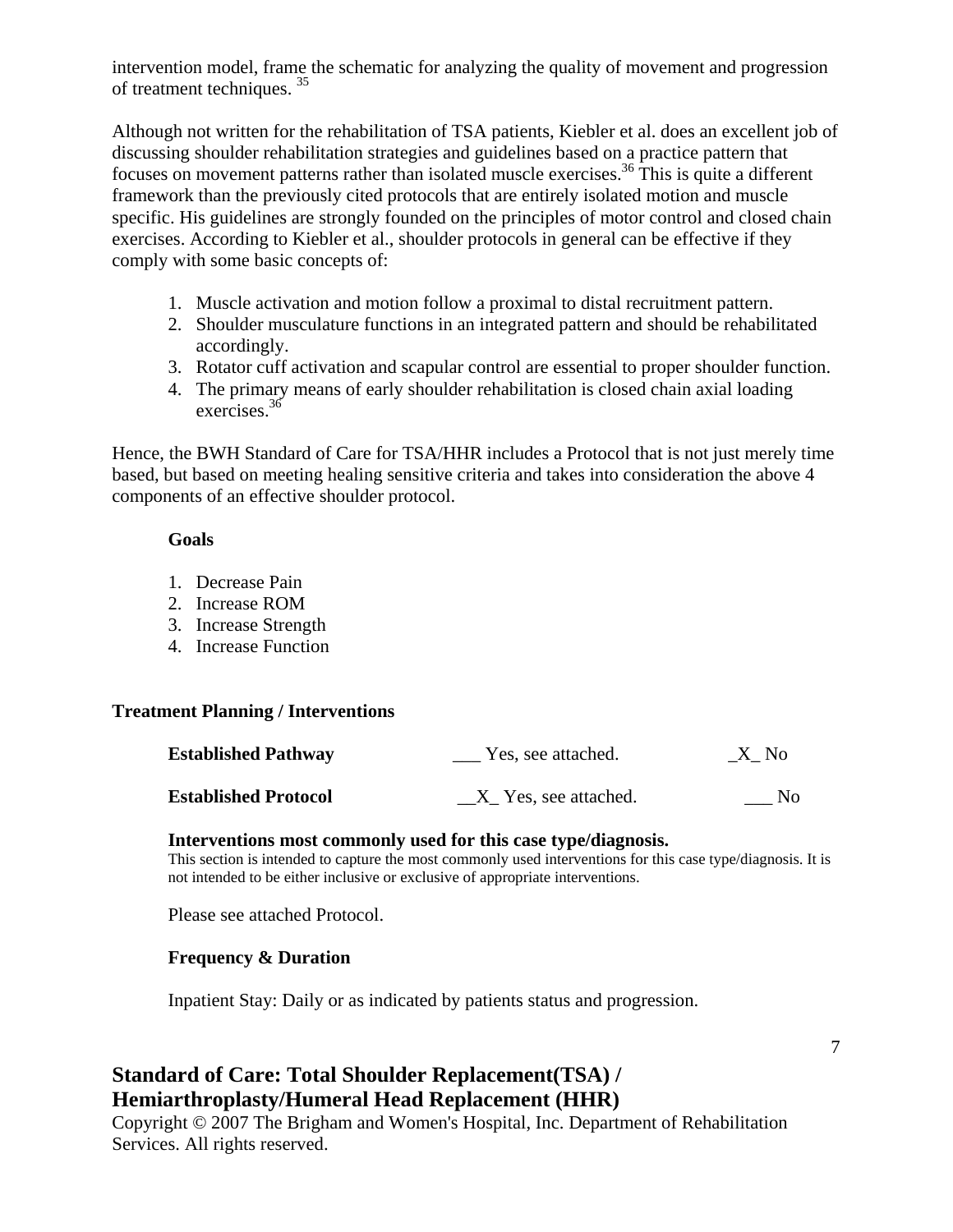Outpatient Care: 2-3x/3 for 2-3 months as indicated by patient's status and progression.

#### **Patient / family education**

- 1. Instruction in HEP (home exercise program)
- 2. Instruction in pain control and ways to minimize inflammation
- 3. Instruction in activity level modification / joint protection

#### **Recommendations and referrals to other providers.**

None, except back to Attending Surgeon if issues arise.

#### **Re-evaluation / assessment**

Standard Time Frame- 30 days or less if appropriate

Other Possible Triggers- A significant change in signs and symptoms

#### **Discharge Planning**

Commonly expected outcomes at discharge – Please see previous literature review.

Transfer of Care (if applicable) – N/A

Patient's discharge instructions – Continue with individualized home program indefinitely to ensure maintainence of ROM, strength, and function.

Author: Reviewed By: Reg Wilcox III Amy Jennings 11/03 Janice McInnes

Reviewed 11/06 Reg Wilcox III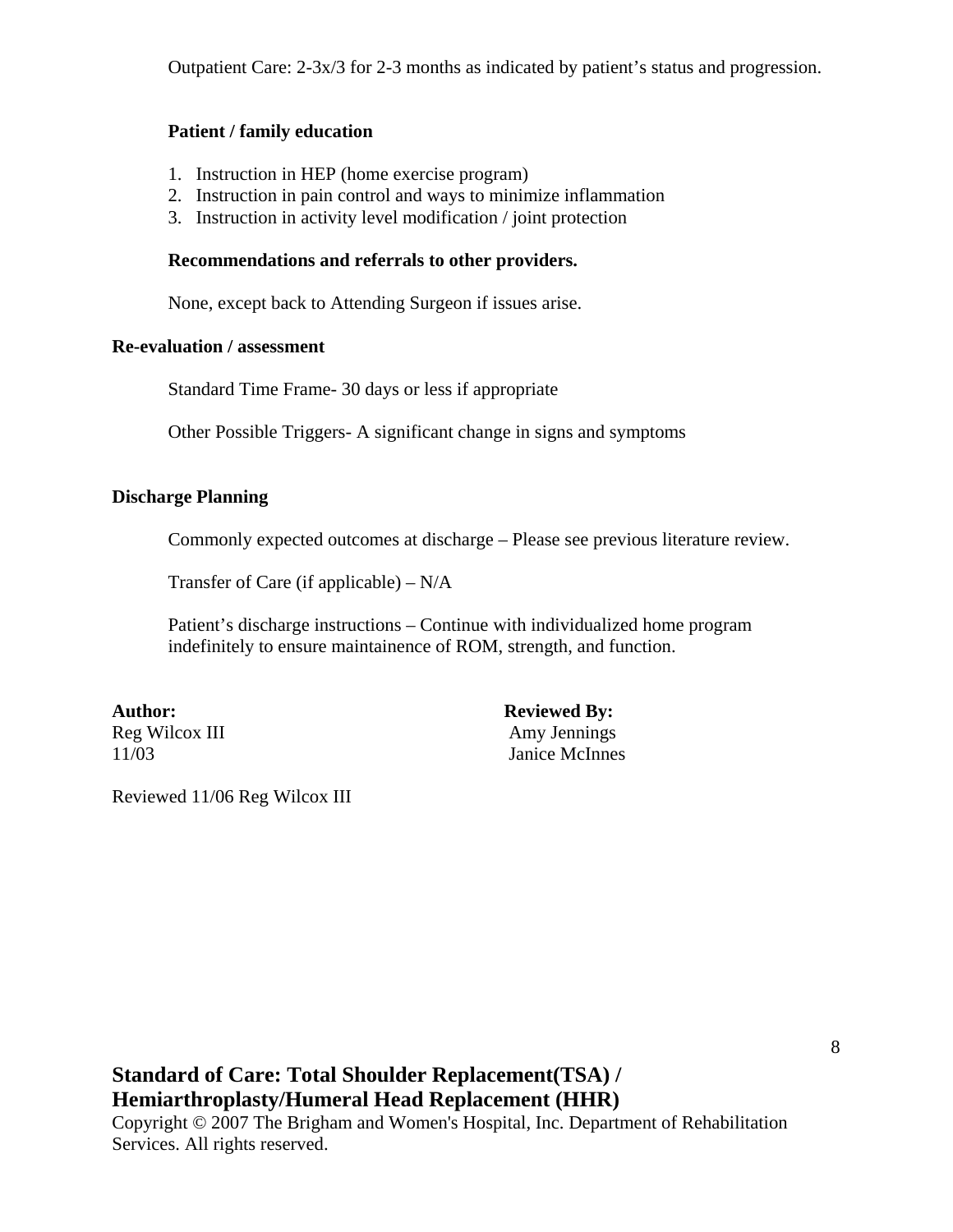$\overline{a}$ 

1 Lugli, T.: Artificial shoulder joint by Pean (1893). The facts of an exceptional intervention and the prosthetic method. Clin. Orthop., 133:215-218, 1978

2 Neer CS II. Articular replacement for the humeral head. J Bone Joint Surg [Am] 1955; 37- A:215-228.

3 Neer CS II. Replacement arthroplasty for glenohumeral osteoarthritis. J Bone Joint Surg [Am] 1974; 56-A:1-13.

4 Barrett WP, Franklin JL, Jackins SE, Wyss CR, Matsen FA III. Total shoulder arthroplasty. J Bone Joint Surg [Am] 1987;69-A:865-72.

5 Kelly IG, Foster RS, Fisher WD. Neer total shoulder replacement in rheumatoid arthritis. J Bone Joint Surg [Br] 1987;69-B:723-6.

6 Sledge CB, Kozinn SC, Thornhill TS, Barrett WP. Total shoulder arthroplasty in rheumatoid arthritis. In: Lettin AWF, Petersson C, eds. Rheumatoid arthritis surgery of the shoulder. (Rheumatology: the interdisciplinary concept Vol. 12). Basel: Karger, 1989:95-102.

7 Goldberg BA, Smith K. Jackins S. Campbell B. The magnitude and durability of functional improvement after total shoulder arthroplasty for degenerative joint disease. J Shoulder and Elbow Surg 2001; 10(5): 464-469.

8 Torchia ME, Cofield RH. Long-term results of Neer total shoulder arthroplasty. Orthop Trans 1995;18:977.

9 Torchia ME, Cofield RH, Settergren CR. Total shoulder arthroplasty with the Neer prosthesis: long-term results. J Shoulder Elbow Surg 1997;6:495-505.

10 Levy O, Copeland SA. Cementless surface replacement arthropasty of the shoulder: 5- to 10 year results with the Copeland Mark-2 Prosthesis. J Bone Joint Surg [Br] 2001; 83-B(2): 213- 221.

11 Hattrup SJ. Cofield RH. Osteonecrosis of the humeral head: results of replacement. J Shoulder and Elbow Surg 2000; 9(3): 177-182.

12 Sojbjerg JO. Frich LH. Johannsen HV. Sneppen O. Late results of total shoulder replacement in patients with rheumatoid arthritis. Clin Ortho & Related Research 1999; 366: 39-45.

## **Standard of Care: Total Shoulder Replacement(TSA) / Hemiarthroplasty/Humeral Head Replacement (HHR)**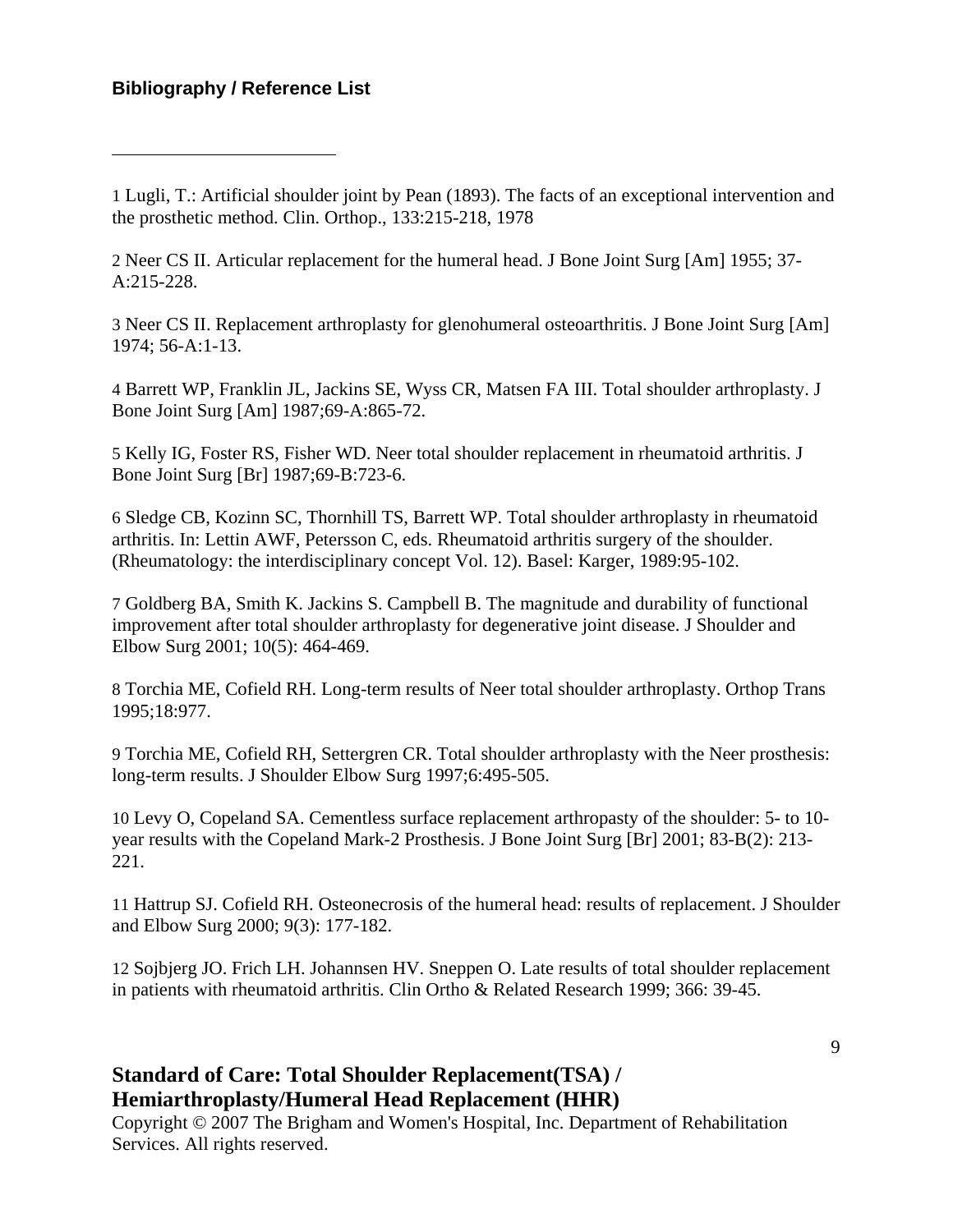13 Severt R. Tsenter MJ. Thomas BJ. The influence of conformity and constraint on frictional torque and subluxation forces in total shoulder arthroplasty. Trans Orthop Res Soc 1990; 15: 447.

14 Brenner BC. Ferlic DC. Clayton ML. Dennis DA. Survivorship of unconstrained total shoulder arthroplasy. J Bone Joint Surg [Am]1989; 71: 1289-1296.

 $\overline{a}$ 

15 Coefield RH. Total shoulder arthroplasty with the Neer prosthesis. J Bone Joint Surg [Am]1984; 66:899-906.

16 Neer CS. Craig EV. Fukuda H. Cuff-tear arthropathy. J Bone Joint Surg [Am]1983; 65: 1232- 1244.

17 Cameron B. Galatz L. Williams GR. Factors affecting the outcome of total shoulder arthroplasty. Am J Orthopedics 2001; 8:613-623. 18 Pearl ML. Lippitt SB. Shoulder arthroplasty with a modular prosthesis. Teaching Orthop 1993; 8: 151-162.

19 Stewart MP. Kelly IG. Total shoulder arthroplasty in rheumatoid disease: 7- to 13-yeer follow-up of 37 joints. J Bone Joint Surg [Br]1997; 79-B(1):68-72.

20 Kelly IG. Foster RS. Fisher WD. Neer total shoulder replacement in rheumatoid arthritis. J Bone Joint Surg [Br]1987; 69-B(5):723-726.

21 Boyd AD. Aliabadi P. Thornhill TS. Postoperative proximal migration in total shoulder arthroplasty. J Arthroplasty 1991; 6:31-37.

22 Sneppen O. Fruensgaard S. Johannsen HV. Total shoulder replacement in rheumatoid arthritis; proximal migration and loosening. J Shoulder Elbow Surg 1996; 5: 47-52.

23 Severt R. Tsenter MJ. Thomas BJ. The influence of conformity and constraint on frictional torque and subluxation forces in total shoulder arthroplasty. Trans Orthop Res Soc 1990; 15: 447.

24 Neer CS II. In: Neer CS II ed. Glenohumeral Arthroplasty . Philadelphia, PA. WB Saunders; 1990: 143-272.

25 Fenlin JM. Soft-tissue management in glenohumeral arthroplasty. Operative Techniq Orthop1994; 4:203-209.

26 Harryman DT II. Sidles JA. Harris SL. et al. The effect of articular conformity and size of the humeral head component on laxity and motion after glenohumeral arthroplasty. J Bone Joint Surg [Am] 1995; 77; 555-563.

## **Standard of Care: Total Shoulder Replacement(TSA) / Hemiarthroplasty/Humeral Head Replacement (HHR)**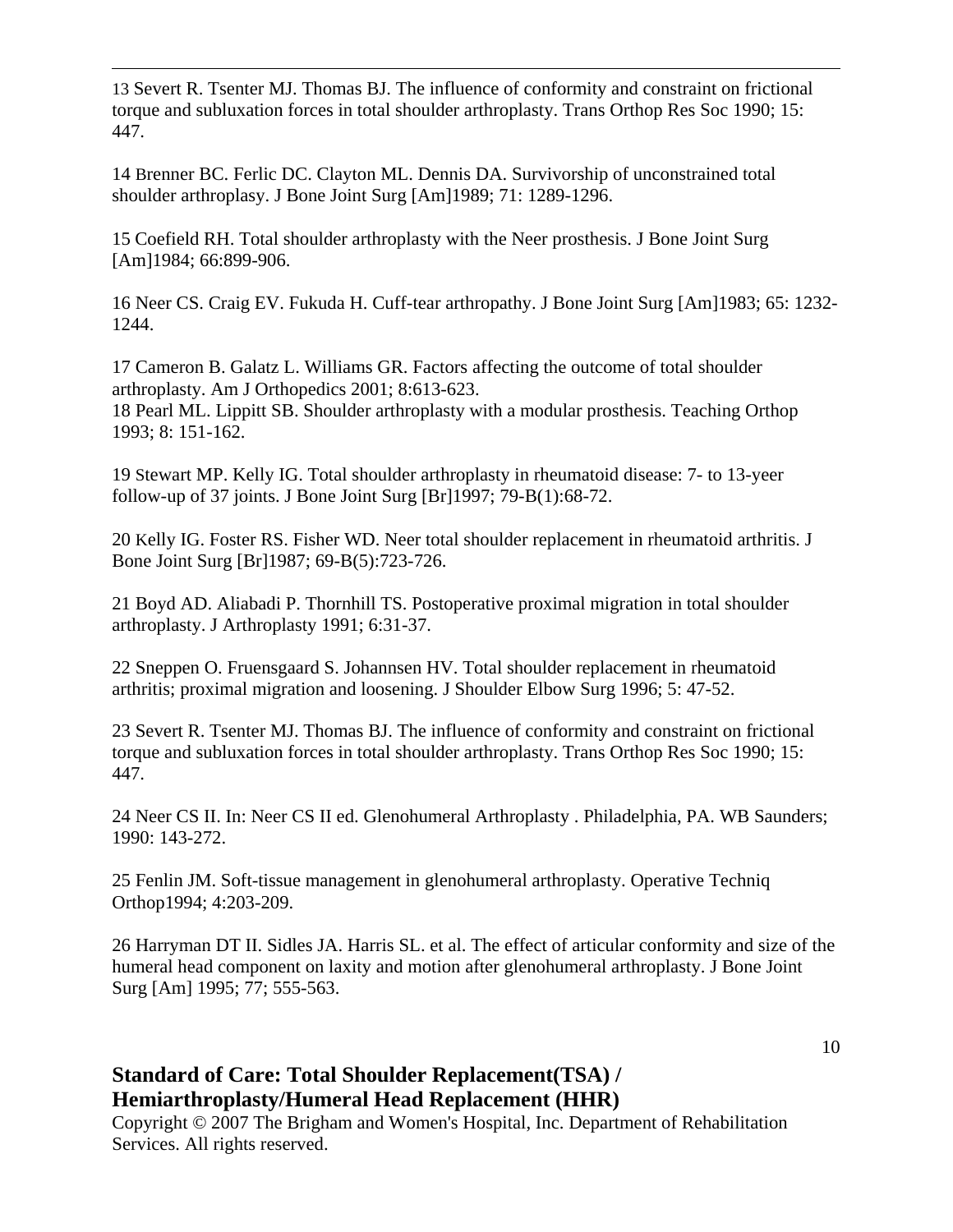27 Collins D. Tencer A. Sidles J. Matesn F III. Edge displacement and deformation of glenoid components in response to eccentric loading: the effect of preperation of the glenoid bone. J Bone Joint Surg [Am]1992; 74: 501-507.

 $\overline{a}$ 

28 Goldberg BA. Smith K. Jackins S. Campbell B. Matsen FA. The magnitude and durability of functional improvement after total shoulder arthroplasty for degenerative joint disease. J Shoulder Elbow Surg 2001; 10(5): 464-469.

29 Matsen FA. Antoniou J. Rozencwaig R. Campbell B. Smith KL. Correlates with comfort and function after total shoulder arthroplasty for degenerative joint disease. J Shoulder Elbow Surg 2000; 9(6): 465-469.

30 Gartland JJ. Orthopaedic clinical research. Deficiencies in experimental design and determination of outcome. J Bone Joint Surg [Am]1988; 70: 1357-1364

31 Boardman ND. Cofield RH. Bengtson KA. et al. Rehabilitation after total shoulder arthroplasty. Jour of Arthro 2001; 16(4): 483-786.

32 Brems JJ. Rehabilitation following total shoulder arthroplasty. Clin Ortho and Rel Research 1994; 307: 70-85.

33 Brown DB. Friedman RJ. Postoperative rehabilitation following total shoulder arthroplasty. Orthopedic Clinics of North America. 1998; 29(3):535-47.

34 Maybach A. Schlegel TF. Shoulder rehabilitation for the arthritic glenohumeral joint: preoperative and postoperative considerations. Seminars in Arthroplasty 1995; 6(4):297-304.

35 Sullivan PE. Markos PD. Clinical Decision-Making in Therapeutic Exercise. Appleton Lange. Norwalk, Conn. 1995: 7.

36 Kibler W B. McMullen J. Uhl T. Shoulder rehabilitation strategies, guidelines, and practice. Orthopedic Clinics of North America 2001; 32(3): 527-38.

37 Lippitt SB. Harryman DT II. Matsen FA III. A practical tool for evaluating function. The simple shoulder test. In: Matsen FA, Fu FH, Hawkins RJ, editors. The shoulder: a balance of mobility and stability. American Academy of Orhtopedic Surgeons. 1993: 501-518.

38 Richards R. An KN. Bigliani LU. Friedman R J. Gartsman G M. Gristina AG. Iannotti JP. Mow VC. Sidles JA. Zuckerman JD. A standardized method for the assessment of shoulder function. J Shoulder and Elbow Surg. 1994; 3: 347-352.

39 Beaton D. Richards RR. Assessing the reliability and responsiveness of 5 shoulder questionnaires. J Shoulder Elbow Surg. 1998; 7: 565-572.

## **Standard of Care: Total Shoulder Replacement(TSA) / Hemiarthroplasty/Humeral Head Replacement (HHR)**